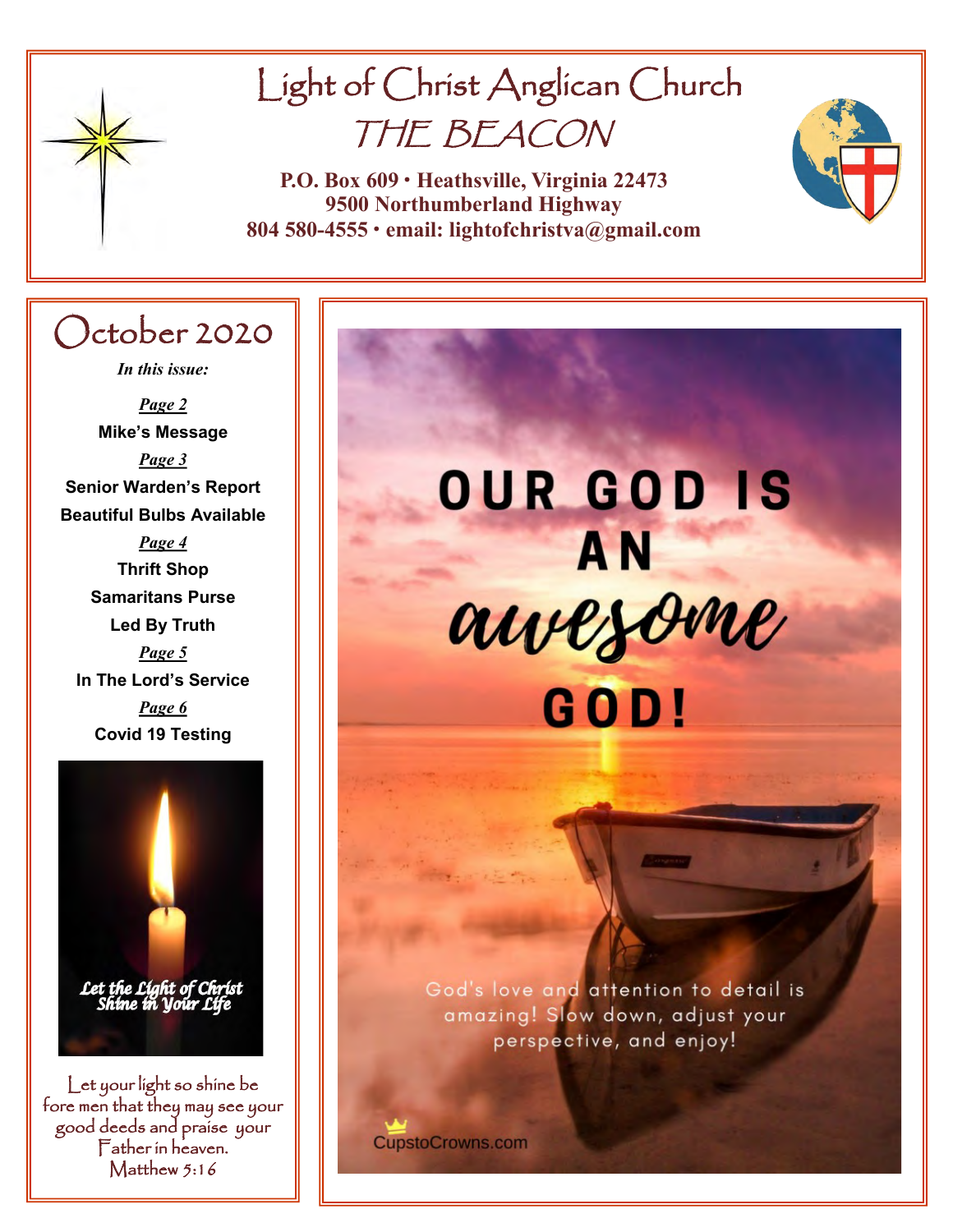### *Mike's*

## *Message*

I remember once hearing a joke about a little boy

who returned home after Sunday School. His mother asked him what he had learned in the class that day. He responded, *"We learned about a cross-eyed bear name Gladly."* His mother was puzzled about such a Sunday School lesson and asked him to show her the paper that he had brought home, and at the top were the words, *"Gladly the cross I'd bear."* It's an amusing joke but it points to a very sobering fact - it is vitally important that we understand what people are saying to us, not just what we assume they are saying. One of the greatest examples is when people say to us that they know God. As wonderful as that sounds, it's vital that we are clear as to their view of who God is and what it means to know him. Often, God is generic and understood as a higher power, but not a God that can be personally known. When a person's reference is through Islam, Buddhism, Hinduism, Jehovah's Witness, Mormonism, and many other viewpoints concerning the nature and character of God, it will certainly be very different than the God of the Bible. However, one of the primary concerns about many of those who profess to have a personal relationship with Jesus Christ, is that they have little or no understanding about what the Bible says about God. What tends to happen is that they end up with a blend of the Bible, their culture, and their own perceptions as to who God is, and what they imagine are his characteristics.

So how do we approach this common problem found within most every Christian church? Beginning Tuesday October  $13<sup>th</sup>$  at 1 pm we will begin a series entitled, *Behold Your God.* It is a twelve-week series that will last approximately 1 ½ hours and include a DVD and time of discussion. There is a workbook and there will be daily Bible readings and questions to be answered in the book. Each day should take no more than ½ hour. The study will be held in the parish hall and tables will be set up to provide social distancing. If there are some who can't be at a daytime Bible study, then we will also have a study at night, too. Let me know ASAP if you would like to be a part of this series. The workbook is \$12.

This is what John Snyder, the author says about the series: Two truths underpin *Behold Your God*:

*A vital knowledge of God is the treasure of the Christian life and not merely a tool to reach something more significant.*

*The believers view of God is the most distinguishing and influential factor in his or her life.*

*In the United States, Christianity faces a huge obstacle—indifference. People hear sermons, nod their heads in polite agreement, and walk away unaffected. Why is this? Clearly "God" has become a weightless idea, an insignificant religious term that has meaning only within the four walls of the church. Views of God can be so far from His own self-descriptions that people worship an idol unawares—a "God" of their imaginations. The greatest need of the church and the world is to be introduced to the One who cannot give us anything better than himself.*

*What about us? Is the God we know the God described in Scripture? What we believe about who God is will affect everything about us. Therefore, nothing should take a higher priority for us than knowing Him as He has revealed Himself in His word. Not merely to know about him, but to know him is life.*

*Behold Your God is born out of a desire to see the glory of God manifested once again among His people. This study consistently brings us into contact with God's magnificent self-revelation in the Bible and helps us to apply these descriptions of Him in key areas of life. The study requires serious contemplation of those Scriptures which most fully unveil God, aiding the reader to acquire a biblically informed understanding of Him who is beyond comprehension."*

If you have any further questions about this, please don't hesitate to ask. We will be advertising this, but please invite your friends and neighbors.

Blessings!

Mike

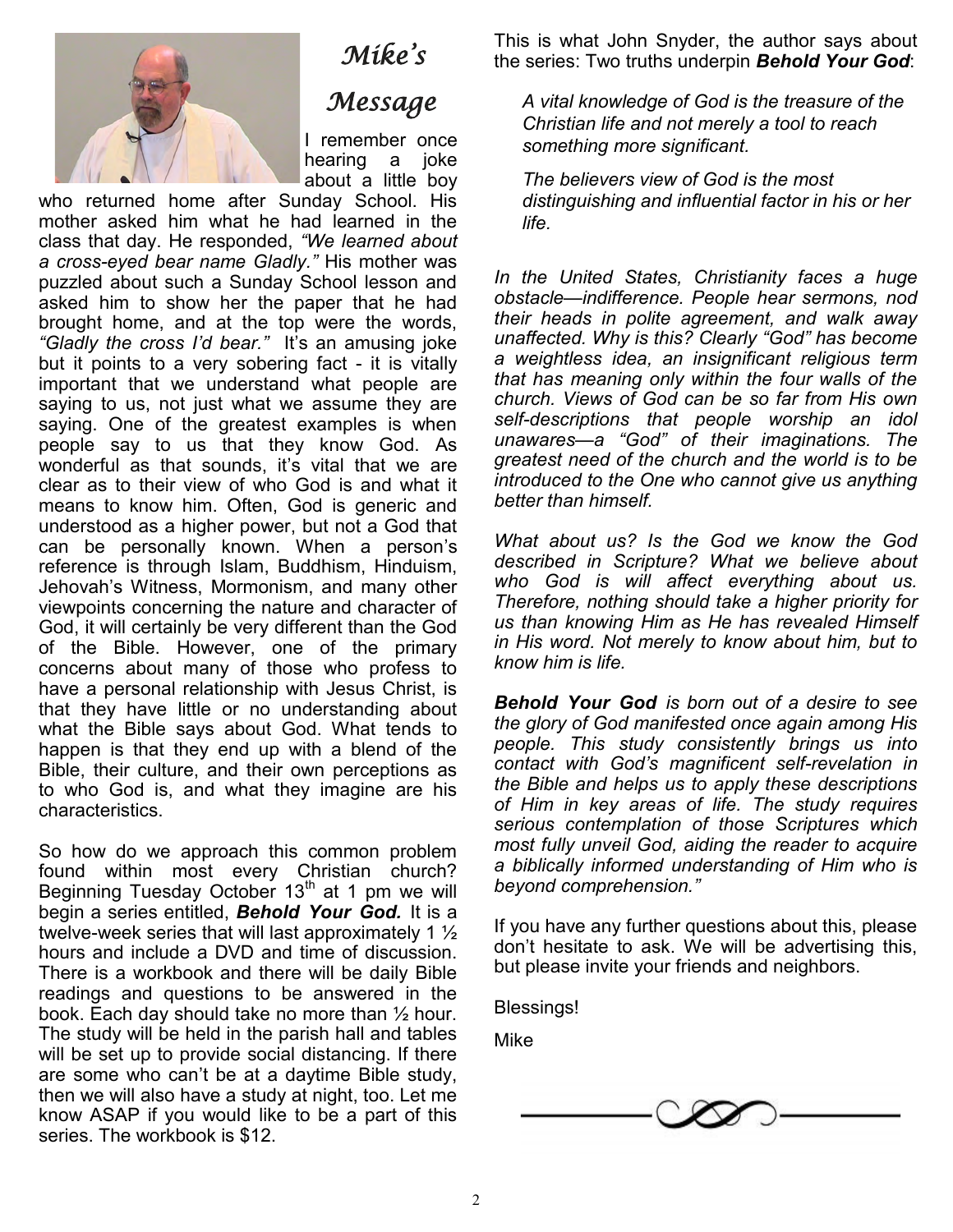

## *Senior Warden's Column*

Last Sunday's service (Sept.<br>20) was wonderful: 45

was wonderful: 45 attendees plus 12 "Zoomers," all singing with strong voices. Please continue to pray that the virus will soon depart so we can return to normal—whatever "normal" will be.

The vestry met on Sunday following the service and addressed several issues including "The Return" via telecast this coming Saturday, September 26. We have advertised the event in several media and your church will be open from 9:00 a.m. to 9:00 p.m., providing live coverage of the worldwide event. I hope you will plan to attend part of the service on Saturday.

We have scheduled a Bible study series, "Behold your God," in conjunction with several other Northumberland churches. The class, which starts in mid-October, will provide an indepth study of God's character and personality. Due to health requirements, the seating will be limited to 40 people. Details of the course will be provided soon.

Julie Pritchard will lead the Samaritan Purse ministry again this fall. She requests that we provide the items needed to fill the "purses" for children in Africa who may have only a "purse" for Christmas. Please contact Julie for details.

In our outreach program to help connect LOC to our neighbors, we will support a Covid-19 testing site on October 7th from 10:00 a.m. to Noon in our parking lot. County health officials will have drive-thru testing tents; medical personnel will conduct the tests and provide results within minutes. No appointments are needed.

During March through August of this year, more than 700 homes and building sites have been purchased in our county. For many reasons, lots of folks have decided they want to be our neighbors. We are developing a program to formally invite them to LOC. In the meantime, please meet and greet these people and

introduce them to our church. Offer to bring them to our Sunday Services—your personal invitation will be more powerful than anything else we can do as a church. The same is true with our thrift shop; please encourage your new neighbors to visit our store.

Thanks to your generosity, our church mortgage principle continues to decrease, but our normal contributions to the church this year are below normal. Any additional help from parishioners would be greatly appreciated.

Blessings, George

## *Beautiful Bulbs Available*

In front of the church, Bertie's calla lily bulbs need to be divided next month. There are two varieties. The first is named Picasso and is a white calla with deep purple inside. The other is Flame and it's an orange/red color.





Dividing them will keep them looking as beautiful next year as they did this year. If you're interested in having some of these extras and/or want to help digging, please let me know. It'll probably be around the latter part of October.

Betty Dillingham 804-577-3664 nngardener@gmail.com

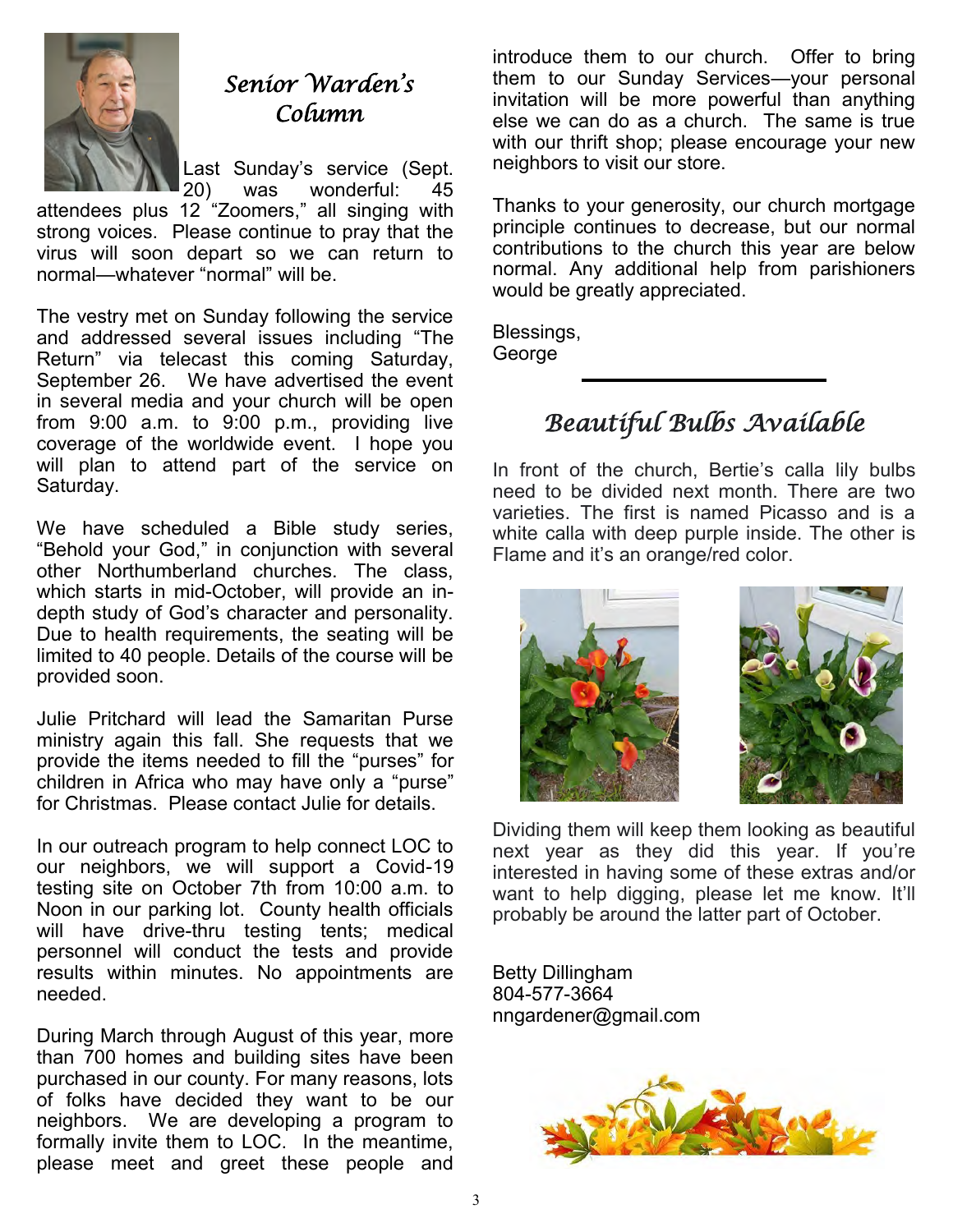

Our lovely thrift shop is in need of a new roof costing \$10,000! Needless to say, this is a lot of money for a small shop and we would *gratefully appreciate* donations to help offset this huge expense. If you

would like to contribute, please make the check to "LOC Women's Ministry Thrift Shop" and send to Pam Smith at P.O. Box 609, Heathsville, Va. 22473. Bless you!!

If you would like to volunteer at our shop we would love to have you—men and women alike! The shifts are four hours and we are open Thursdays-Saturdays, 10 am - 4 pm. Contact Suzy Norman, suzyasker@hotmail.com.



Believe it or not, it is time for Operation Christmas Child again. We will meet at the church (wearing masks and with social distancing) at 10:00 o'clock on Saturday, November 7th to complete boxes.

We already have 43 T-shirts, 8 note pads, 19 pens, 50+ pencil sharpeners, 52 toothbrushes with holders, 19 soap boxes with soap, 7 boxes of crayons, 45 boxes, bunches of batteries and assorted toys.

If you can't be with us on November 7th, there will be a box in the narthex of Light of Christ Church to receive items to go in the boxes.

If you want Samaritans Purse to put together a box for you, you can go to samaritanspurse.org. It will send you to Operation Christmas Child and tell you how you can have them fill a box for you.

Julie Pritchard

## *Led By Truth In A Deceitful Age*

In this hour, when a myriad of voices and false prophets are emerging, we must recognize how imperative it is to have a sound mind, clearly discerning God's voice and allowing ourselves to be directed by truth. If you choose to turn to God with all your heart, he will begin revealing his Word and his voice to you. "Your ears shall hear a word behind you, saying, 'This is the way, walk in it,' whenever you turn to the right hand or whenever you turn to the left" (Isaiah 30:21).

God will give you a sound mind if that is your desire. He will take you into the Scriptures and you will be established in the ways of God, able to discern truth. Soon you will get to the point where you are no longer fighting in your mind, no longer governed by your own natural thinking. This means you will not be moved by what other people are saying or by what you see in the news. You will not be overcome with fear at every evil report you hear, for you will know what is right and what the Bible says.

You will remember what God has spoken to you, and as you walk in what he says, you will live to see it fulfilled. All hell can send its deepest, darkest enemies against you, but you will have the confidence that one line of truth can send the whole crew to flight. "If God is for us, who can be against us?" (Romans 8:31). Or when fears about provision for the future arise, suddenly you will remember David's words: "I have been young, and now am old; yet I have not seen the righteous forsaken, nor his descendants begging bread" (Psalm 37:25).

The major difference between people with a sound mind and those without will be evidenced by God's leading in their lives. David wrote, "He makes me to lie down in green pastures; He leads me beside the still waters" (Psalm 23:2). Those with a sound mind will be led by the tender voice of their Savior, and they will be given promises of reassurance no matter what they face in the coming days.

Power, love and a sound mind — that is what comes from God, and it comes only from God. Trust Him for the power to be all that he has called you to be. Determine in your heart to find his will and God will do his part to fill you with the Holy Spirit who will overpower any spirit of fear.

Kevin Jessip One of the Speakers of *The Return*

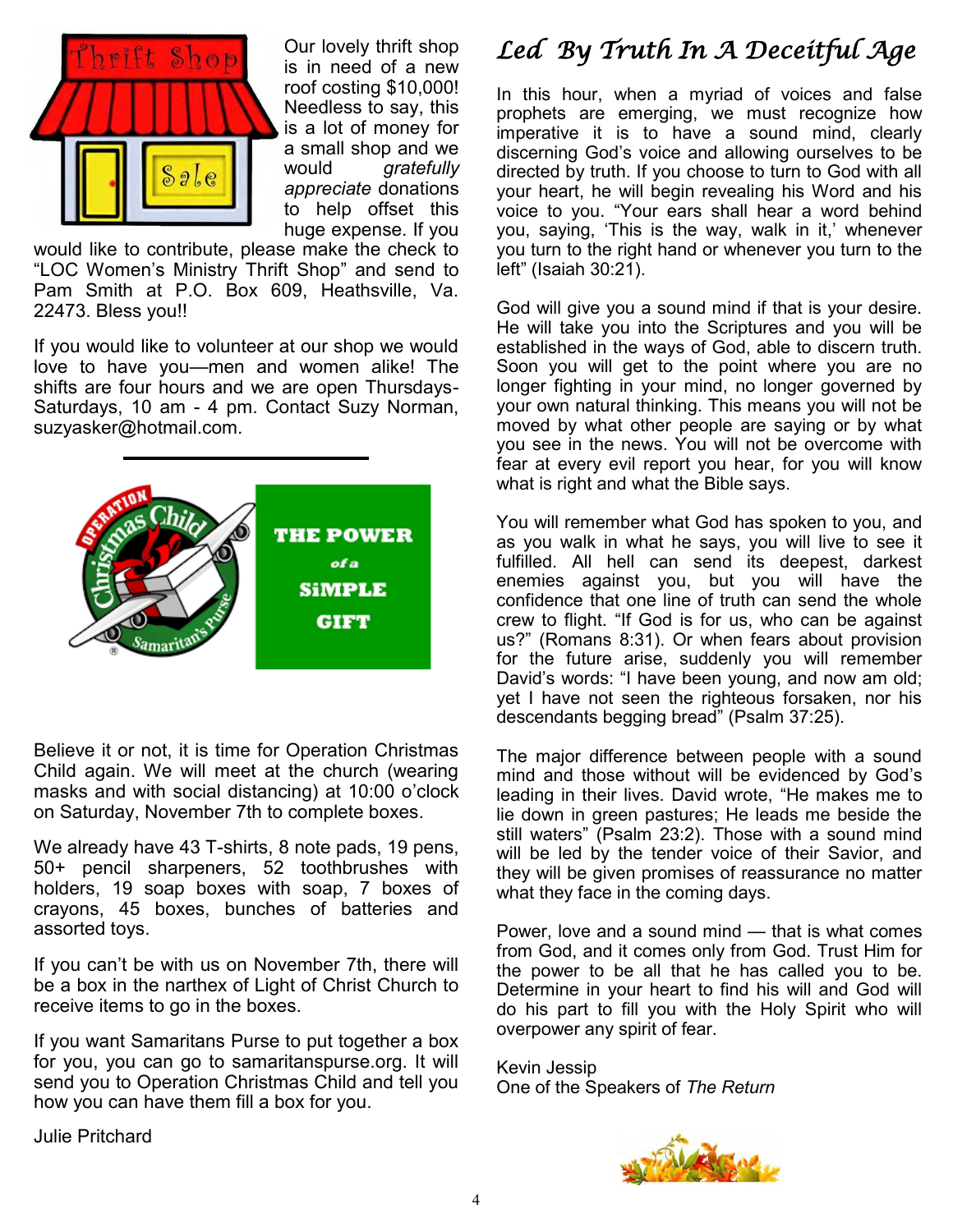## **IN THE LORD'S SERVICE**

#### **Lesson Readers**

- Oct. 4 Betty Dillingham (L) Julie Pritchard (P)
- Oct. 11 Bart Morrison (L) Jeanne Hickey (P)
- Oct. 18 Constance McDearmon (L) Bart Morrison (P)
- Oct. 25 Jeanne Hickey (L) Betty Dillingham

#### **Altar Guild**

- Oct. 4 Anna Brennan
- Oct. 11 Suzy Norman
- Oct. 18 Wendy Smith
- Oct. 25 Julie Pritchard

#### **October Birthdays**

- Oct. 1 Mary Swann
- Oct. 7 Doug Ludeman
- Oct. 10 Ben Ward
- Oct. 12 George Semerjian
- Oct. 20 Jim Sanderlin
- Oct. 21 Melinda Floom
- Oct. 23 Courtney Ludeman, Ed Costello
- Oct. 24 Frank McCarthy
- Oct. 28 Pat Dalzell

**O God, our times are in your hand: Look with favor, we pray, on your servants named above, as they begin another year. Grant that they may grow in wisdom and grace, and strengthen their trust in your goodness all the days of their lives; through Jesus Christ our Lord. Amen.**

#### **Tellers**

- Oct. 4 Courtney Ludeman, Jan Beckett
- Oct. 11 Courtney Ludeman, Bob Norman
- Oct. 18 Courtney Ludeman,
- Oct. 25 Courtney Ludeman, Pam Smith

#### **Vestry Person on Duty**

- Oct. 4 Anna Brennan
- Oct. 11 George Beckett
- Oct. 18 Anna Brennan
- Oct. 25 George Beckett

#### **October Anniversaries**

- Oct. 9 Suzy and Bob Norman (Wedding Anniversary)
- Oct. 14 Ed and Carolyn Costello (Wedding Anniversary)
- Oct. 17 Barbara and Richard Seed (Wedding Anniversary)
- Oct. 21. Caitlyn and Erik Berg (Wedding Anniversary 2017)

**O God, you have so consecrated the covenant of marriage that in it is represented the spiritual unity between Christ and his Church: Send your blessing upon these your servants as they begin another year, that they may so love, honor, and cherish each other in faithfulness and patience, in wisdom and true godliness, that their home may be a haven of blessing and peace; through Jesus Christ our Lord, who lives and reigns with you and the Holy Spirit. Amen.** 



By whom also we have access by faith into this grace wherein we stand, and rejoice in hope of the glory of God. - ROMANS 5:2 KJV